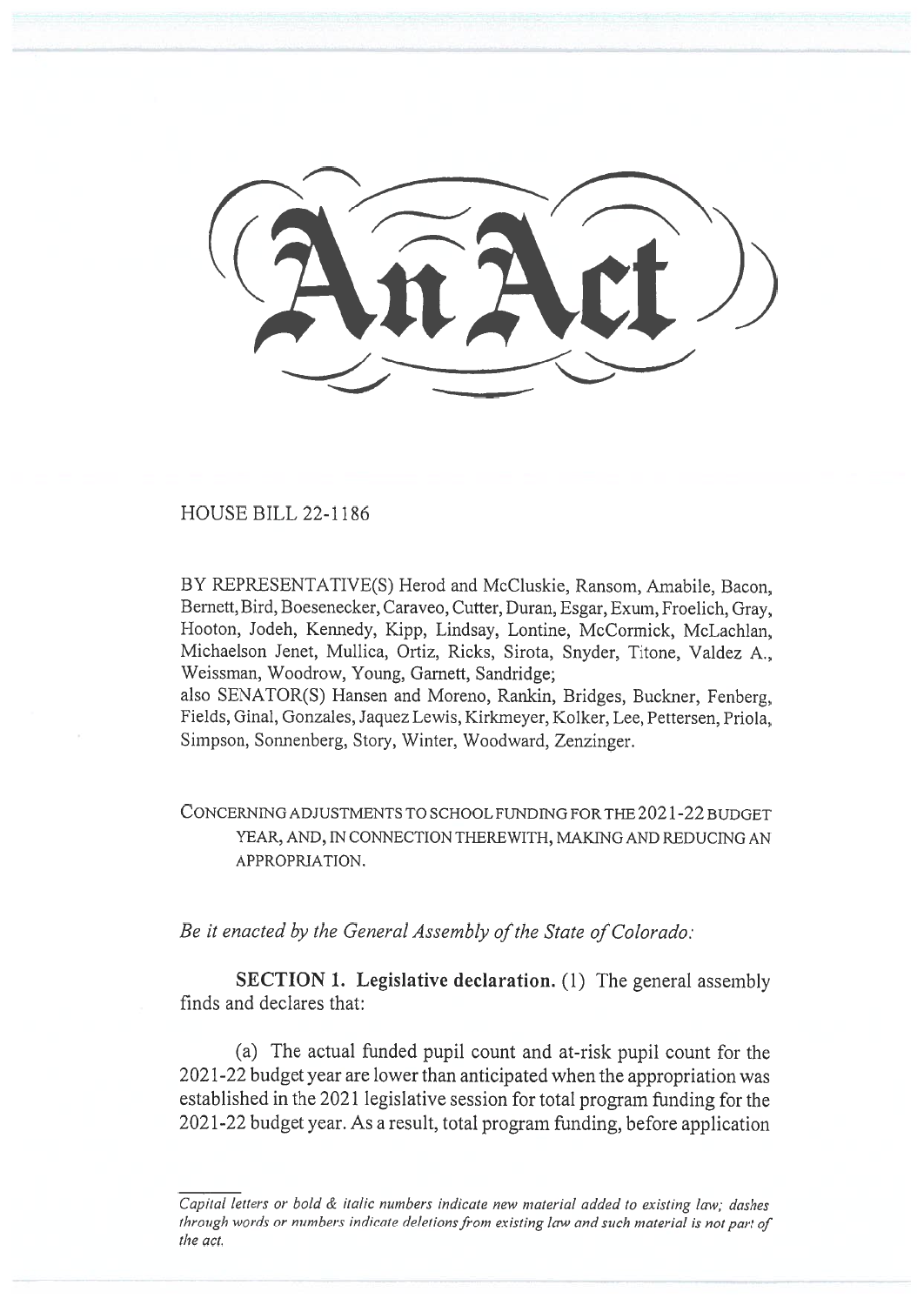of the budget stabilization factor, is \$67,976,234 lower than anticipated when appropriations were established for the 2021 legislative session.

(b) Based on actual local property tax revenue and specific ownership tax revenue available to school districts for the 2021-22 budget year, the local share of total program funding is \$139,565,749 higher than anticipated when appropriations were established in the 2021 legislative session; and

(c) It is the general assembly's intent to maintain total program funding after the application of the budget stabilization factor at the dollar amount of the original appropriation for the 2021-22 budget year.

(2) In addition, the general assembly finds it necessary to distribute additional funding to school districts and institute charter schools for at-risk pupils due to the reduced identification of at-risk pupils resulting from the availability of universal free school meals.

SECTION 2. In Colorado Revised Statutes, 22-54-104, amend  $(5)(g)(I)(L)$  as follows:

22-54-104. District total program - definitions. (5) For purposes of the formulas used in this section:

(g) (I) For the 2010-11 budget year and each budget year thereafter, the general assembly determines that stabilization of the state budget requires a reduction in the amount of the annual appropriation to fund the state's share of total program funding for all districts and the funding for institute charter schools. The department of education shall implement the reduction in total program funding through the application of a budget stabilization factor as provided in this subsection  $(5)(g)(I)$ . For the 2010-11 budget year and each budget year thereafter, the department of education and the staff of the legislative council shall determine, based on budget projections, the amount of such reduction to ensure the following:

(L) That, for the 2021-22 budget year, the sum of the total program funding for all districts, including the funding for institute charter schools, after application of the budget stabilization factor, is not less than seven billion—nine-hundred—eighty-eight—million—five—hundred—twenty-seven thousand seven hundred eleven dollars  $(*7,988,527,711)$  SEVEN BILLION

PAGE 2-HOUSE BILL 22-1186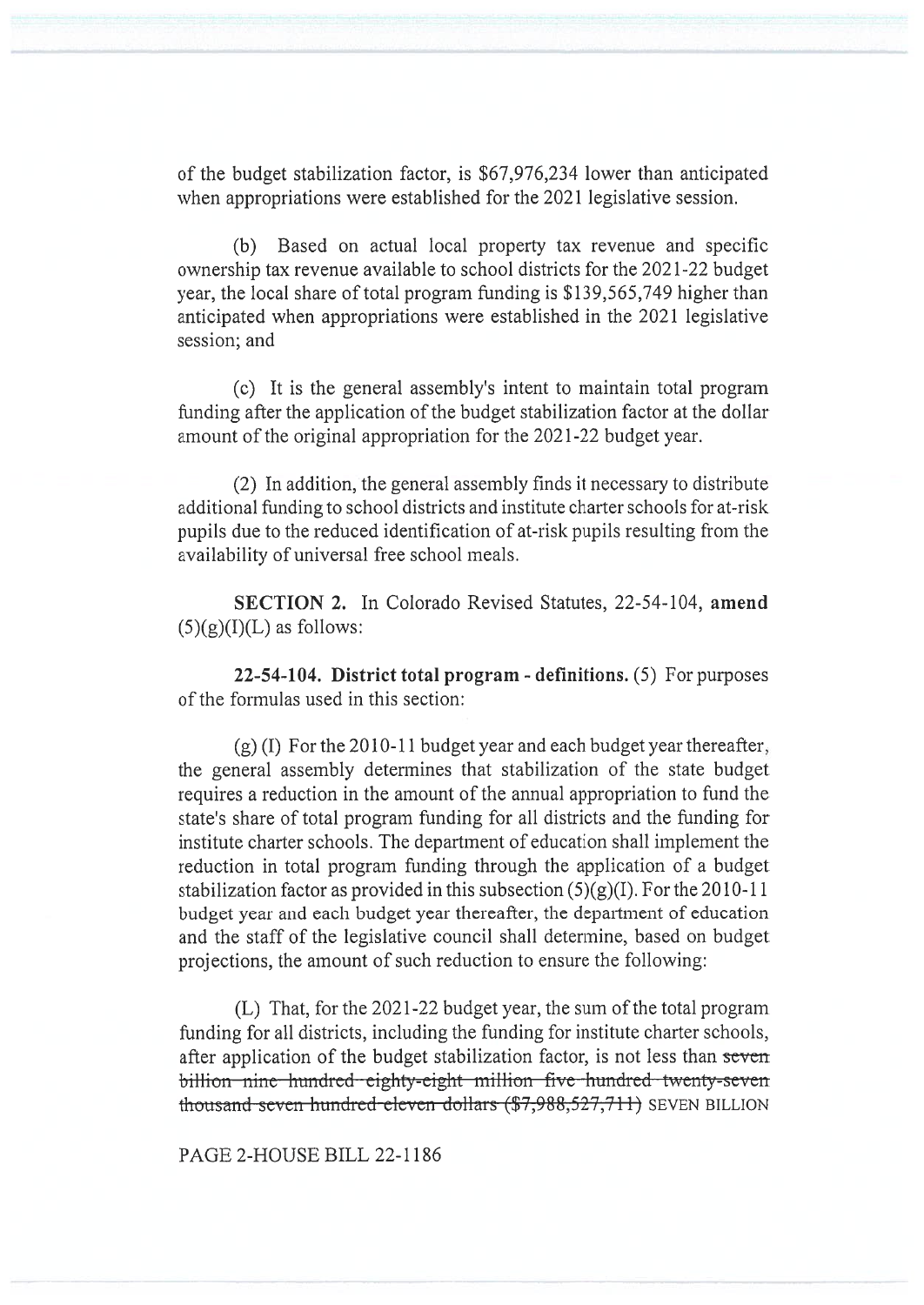NINE HUNDRED EIGHTY-EIGHT MILLION SIX HUNDRED SEVENTY-FIVE THOUSAND FOUR HUNDRED THIRTY-FOUR DOLLARS (\$7,988,675,434); except that the department of education and the staff of the legislative council shall make mid-year revisions to replace projections with actual figures, including but not limited to actual pupil enrollment, assessed valuations, and specific ownership tax revenue from the prior year, to determine any necessary changes in the amount of the reduction to maintain a total program funding amount for the applicable budget year that is consistent with this subsection  $(5)(g)(I)(L)$ . For the 2022-23 budget year, the difference between calculated statewide total program funding and actual statewide total program funding must not exceed the difference between calculated statewide total program funding and actual statewide total program funding for the 2021-22 budget year.

SECTION 3. In Colorado Revised Statutes, add 22-54-144 as follows:

22-54-144. Additional at-risk funding - 2021-22 budget year legislative declaration - definition - repeal. (1) AS USED IN THIS SECTION, UNLESS THE CONTEXT OTHERWISE REQUIRES:

(a) "DIRECT CERTIFIED PUPILS" MEANS PUPILS WHO ARE CERTIFIED AS ELIGIBLE FOR FREE MEALS BASED ON DOCUMENTATION OF BENEFIT RECEIPT OR CATEGORICAL ELIGIBILITY AS DESCRIBED IN 7 CFR 245.6, OR SUCCESSOR REGULATIONS.

(b) "RECALCULATED TOTAL PROGRAM FUNDING" MEANS TOTAL PROGRAM AFTER APPLICATION OF THE BUDGET STABILIZATION FACTOR FOR A DISTRICT OR FOR INSTITUTE CHARTER SCHOOLS FOR THE 2021-22 BUDGET YEAR RECALCULATED USING THE DISTRICT'S OR INSTITUTE CHARTER SCHOOLS' PERCENTAGE OF DIRECT CERTIFIED PUPILS FOR THE 2019-20 BUDGET YEAR, AND USING THE DISTRICT'S OR INSTITUTE CHARTER SCHOOLS' RATIO OF FREE-LUNCH-ELIGIBLE PUPILS TO REDUCED-PRICE-LUNCH-ELIGIBLE PUPILS FOR THE 2019-20 BUDGET YEAR.

(2) THE DEPARTMENT SHALL DISTRIBUTE ADDITIONAL FUNDING TO DISTRICTS AND INSTITUTE CHARTER SCHOOLS TO OFFSET REDUCTIONS IN THE AMOUNT OF TOTAL PROGRAM FUNDING AFTER APPLICATION OF THE BUDGET STABILIZATION FACTOR CALCULATED FOR THE 2021-22 BUDGET YEAR AS A RESULT OF A DECREASE IN THE NUMBER OF APPLICATIONS SUBMITTED

PAGE 3-HOUSE BILL 22-1186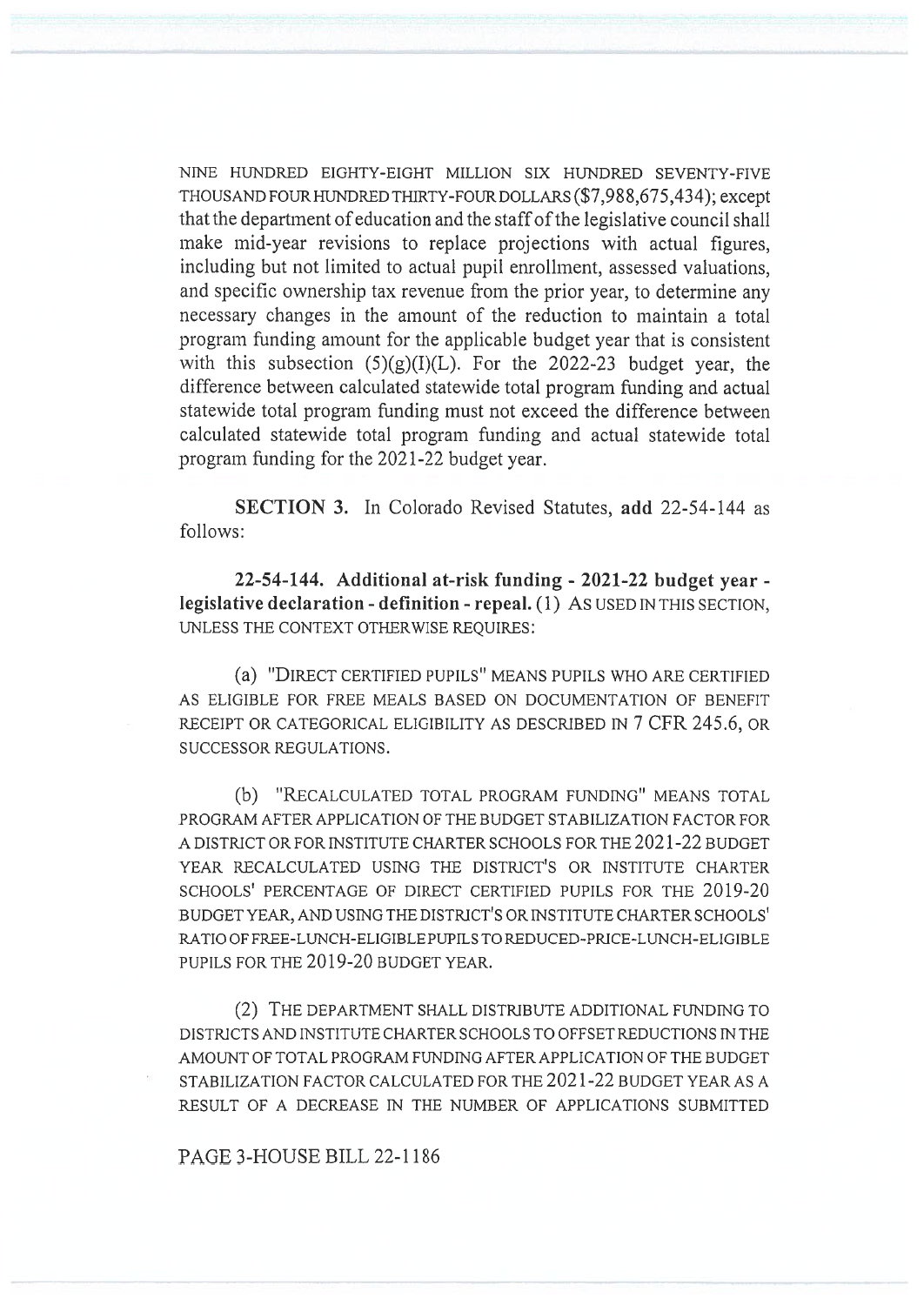DURING THE 2021-22 BUDGET YEAR TO PARTICIPATE IN THE FEDERAL SCHOOL LUNCH PROGRAM CREATED IN THE "RICHARD B. RUSSELL NATIONAL SCHOOL LUNCH ACT", 42 U.S.C. SEC. 1751 ET SEQ. THE DEPARTMENT SHALL CALCULATE THE DISTRIBUTION AMOUNT FOR EACH DISTRICT AND FOR THE INSTITUTE CHARTER SCHOOLS BASED ON THE DIFFERENCE BETWEEN THE AMOUNT OF TOTAL PROGRAM FUNDING AFTER APPLICATION OF THE BUDGET STABILIZATION FACTOR THAT WAS ACTUALLY CALCULATED FOR THE DISTRICT OR INSTITUTE CHARTER SCHOOLS FOR THE 2021-22 BUDGET YEAR AND THE AMOUNT OF THE DISTRICT'S OR INSTITUTE CHARTER SCHOOLS' RECALCULATED TOTAL PROGRAM FUNDING, AS DETERMINED BY THE DEPARTMENT. A DISTRICT IS, OR THE INSTITUTE CHARTER SCHOOLS ARE, ELIGIBLE TO RECEIVE A DISTRIBUTION PURSUANT TO THIS SECTION ONLY IF THE DISTRICT'S OR INSTITUTE CHARTER SCHOOLS' RECALCULATED TOTAL PROGRAM FUNDING IS GREATER THAN THE AMOUNT OF TOTAL PROGRAM FUNDING AFTER APPLICATION OF THE BUDGET STABILIZATION FACTOR CALCULATED FOR THE DISTRICT OR INSTITUTE CHARTER SCHOOLS FOR THE 2021-22 BUDGET YEAR.

(3) ANY DISTRIBUTION MADE PURSUANT TO THIS SECTION IS ADDITIONAL FUNDING AND DOES NOT AFFECT A DISTRICT'S OR INSTITUTE CHARTER SCHOOL'S TOTAL PROGRAM FOR THE 2021-22 BUDGET YEAR.

(4) (a) EACH DISTRICT THAT AUTHORIZES A CHARTER SCHOOL SHALL DISTRIBUTE TO THE CHARTER SCHOOL ONE HUNDRED PERCENT OF THE DISTRICT CHARTER SCHOOL'S PER-PUPIL SHARE OF THE DISTRIBUTION RECEIVED BY THE DISTRICT PURSUANT TO THIS SECTION. A DISTRICT CHARTER SCHOOL'S DISTRIBUTION IS DETERMINED BY DIVIDING THE AMOUNT OF THE DISTRIBUTION RECEIVED BY THE DISTRICT PURSUANT TO THIS SECTION BY THE DISTRICT'S AT-RISK PUPIL COUNT FOR THE 2021-22 BUDGET YEAR AND THEN MULTIPLYING THAT AMOUNT BY THE DISTRICT CHARTER SCHOOL'S AT-RISK PUPIL COUNT FOR THE 2021-22 BUDGET YEAR.

(b) THE DEPARTMENT SHALL DISTRIBUTE THE TOTAL AMOUNT CALCULATED FOR INSTITUTE CHARTER SCHOOLS PURSUANT TO THIS SECTION TO THE STATE CHARTER SCHOOL INSTITUTE, WHICH SHALL DISTRIBUTE TO EACH INSTITUTE CHARTER SCHOOL ONE HUNDRED PERCENT OF THE AMOUNT CALCULATED FOR THE INSTITUTE CHARTER SCHOOL PURSUANT TO THIS SECTION.

(5) THE GENERAL ASSEMBLY SHALL APPROPRIATE FOR THE 2021-22

PAGE 4-HOUSE BILL 22-1186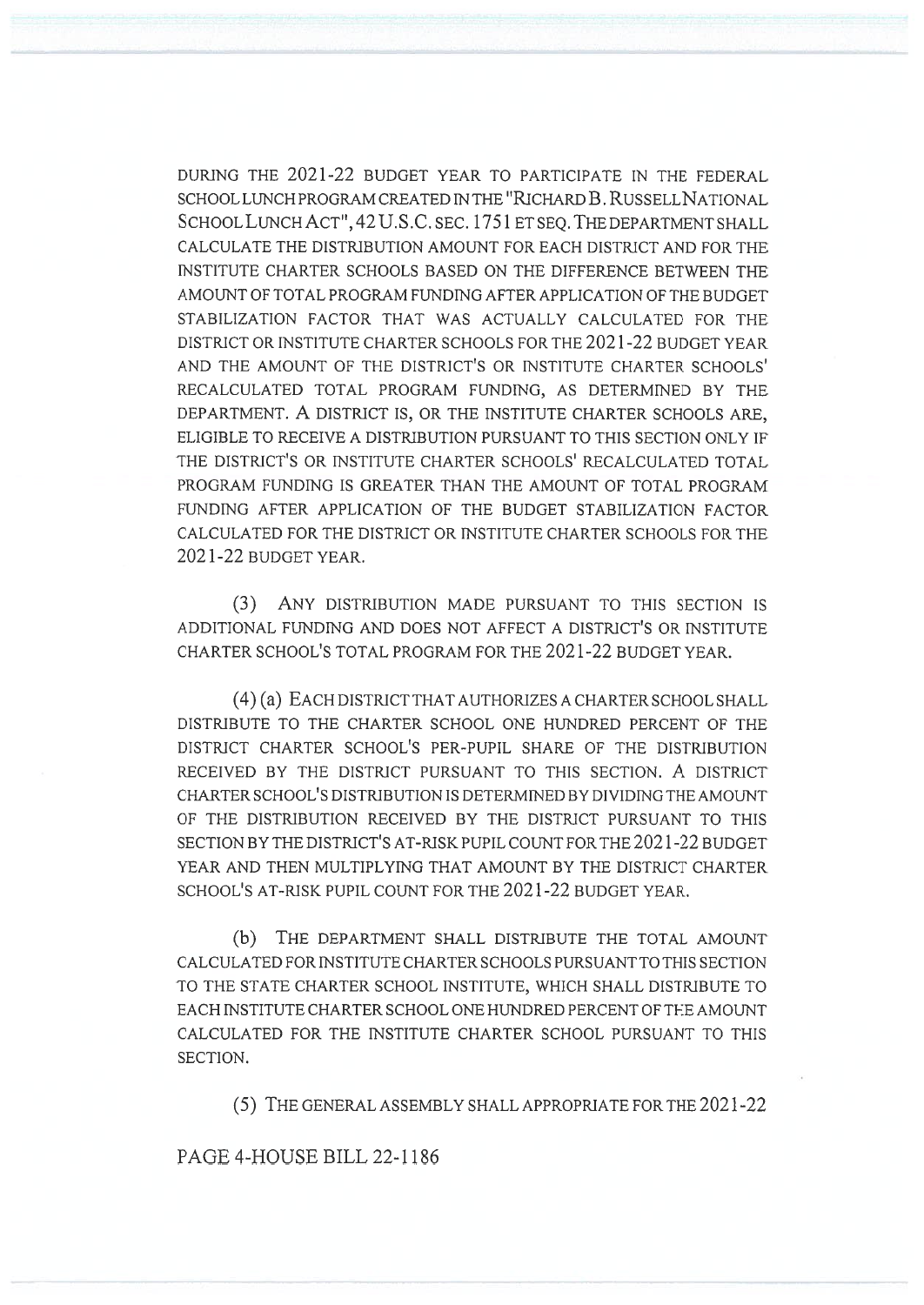BUDGET YEAR THE AMOUNT NECESSARY TO FUND THE DISTRIBUTIONS TO DISTRICTS AND INSTITUTE CHARTER SCHOOLS DESCRIBED IN THIS SECTION.

(6) THE GENERAL ASSEMBLY DECLARES THAT, FOR PURPOSES OF SECTION 17 OF ARTICLE IX OF THE STATE CONSTITUTION, DISTRIBUTING ADDITIONAL FUNDING TO SCHOOL DISTRICTS AND INSTITUTE CHARTER SCHOOLS FOR AT-RISK PUPILS DUE TO REDUCED IDENTIFICATION OF AT-RISK PUPILS RESULTING FROM THE AVAILABILITY OF UNIVERSAL FREE SCHOOL MEALS IS AN IMPORTANT ELEMENT IN IMPLEMENTING ACCOUNTABLE PROGRAMS TO MEET STATE ACADEMIC STANDARDS, AND SCHOOL DISTRICTS AND INSTITUTE CHARTER SCHOOLS MAY THEREFORE RECEIVE FUNDING FROM THE STATE EDUCATION FUND CREATED IN SECTION 17 (4) OF ARTICLE IX OF THE STATE CONSTITUTION.

(7) THIS SECTION IS REPEALED, EFFECTIVE JULY 1, 2023.

## PAGE 5-HOUSE BILL 22-1186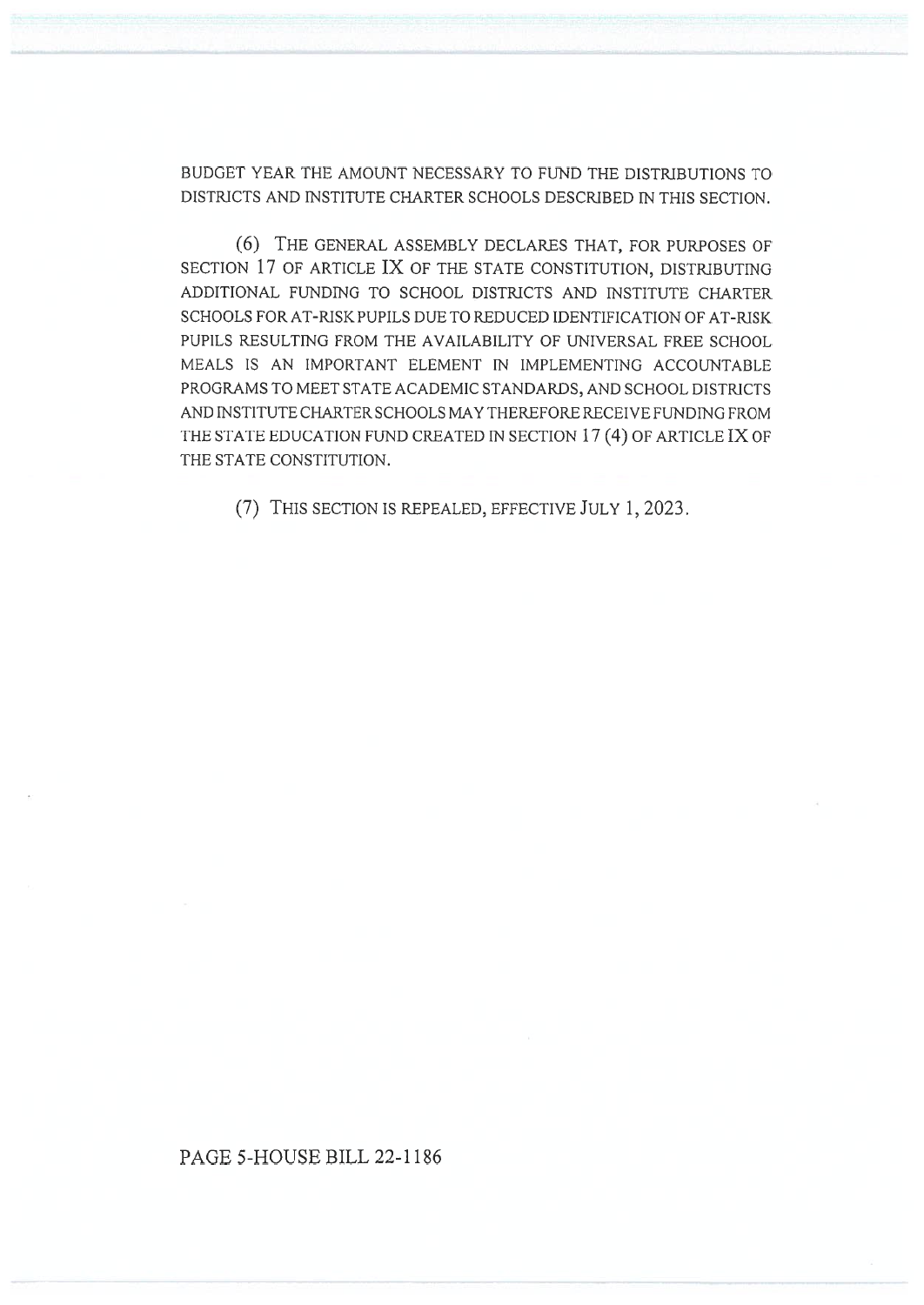|                                    |                        | APPROPRIATION FROM                      |                             |                                |                         |  |  |
|------------------------------------|------------------------|-----------------------------------------|-----------------------------|--------------------------------|-------------------------|--|--|
| ITEM &<br><b>TOTAL</b><br>SUBTOTAL | GENERAL<br><b>FUND</b> | GENERAL<br><b>FUND</b><br><b>EXEMPT</b> | <b>CASH</b><br><b>FUNDS</b> | REAPPROPRIATED<br><b>FUNDS</b> | FEDERAL<br><b>FUNDS</b> |  |  |
|                                    |                        |                                         |                             |                                |                         |  |  |

SECTION 4. Appropriation to the department of education for the fiscal year beginning July 1, 2021. In Session Laws of Colorado 2021, section 2 of chapter 504, (SB 21-205), amend Part III (2)(A) and footnote 7, as Part III (2)(A) footnote 7 is amended by Section 34 of chapter 222, (SB 21-268), as follows:

Section 2. Appropriation.

PART III DEPARTMENT OF EDUCATION

| (2) ASSISTANCE TO PUBLIC SCHOOLS     |               |               |                                          |
|--------------------------------------|---------------|---------------|------------------------------------------|
| (A) Public School Finance            |               |               |                                          |
| Administration                       | 1,879,526     | 1,792,031     | $87,495$ <sup>a</sup>                    |
|                                      |               | $(16.5$ FTE)  | $(0.9$ FTE)                              |
| Financial Transparency               |               |               |                                          |
| System Maintenance                   | 88,120        |               | 88,120 <sup>a</sup>                      |
|                                      |               |               | $(1.0$ FTE)                              |
| School Finance Audit                 |               |               |                                          |
| Payments                             | 600,000       |               | 600,000 <sup>b</sup>                     |
| State Share of Districts'            |               |               |                                          |
| Total Program Funding <sup>6,7</sup> | 4,342,793,552 | 2,696,820,934 | 780,688,419 <sup>d</sup><br>865,284,199° |
|                                      | 4,203,227,803 |               | 641,122,670 <sup>d</sup>                 |
| District Per Pupil                   |               |               |                                          |
| Reimbursements for                   |               |               |                                          |
| Juveniles Held in Jail               | 10,000        |               | $10,000$ <sup>e</sup>                    |
| At-risk Supplemental Aid             | 4,844,358     |               | 4,844,358 <sup>f</sup>                   |
| At-risk Per Pupil                    |               |               |                                          |
| <b>Additional Funding</b>            | 5,000,000     |               | 5,000,000f                               |
| Additional Funding for               |               |               |                                          |
| Rural Districts and Institute        |               |               |                                          |
| Charter Schools                      | 30,000,000    |               | 30,000,000 <sup>s</sup>                  |
|                                      | 4,385,215,556 |               |                                          |
|                                      | 4,245,649,807 |               |                                          |

PAGE 6-HOUSE BILL 22-1186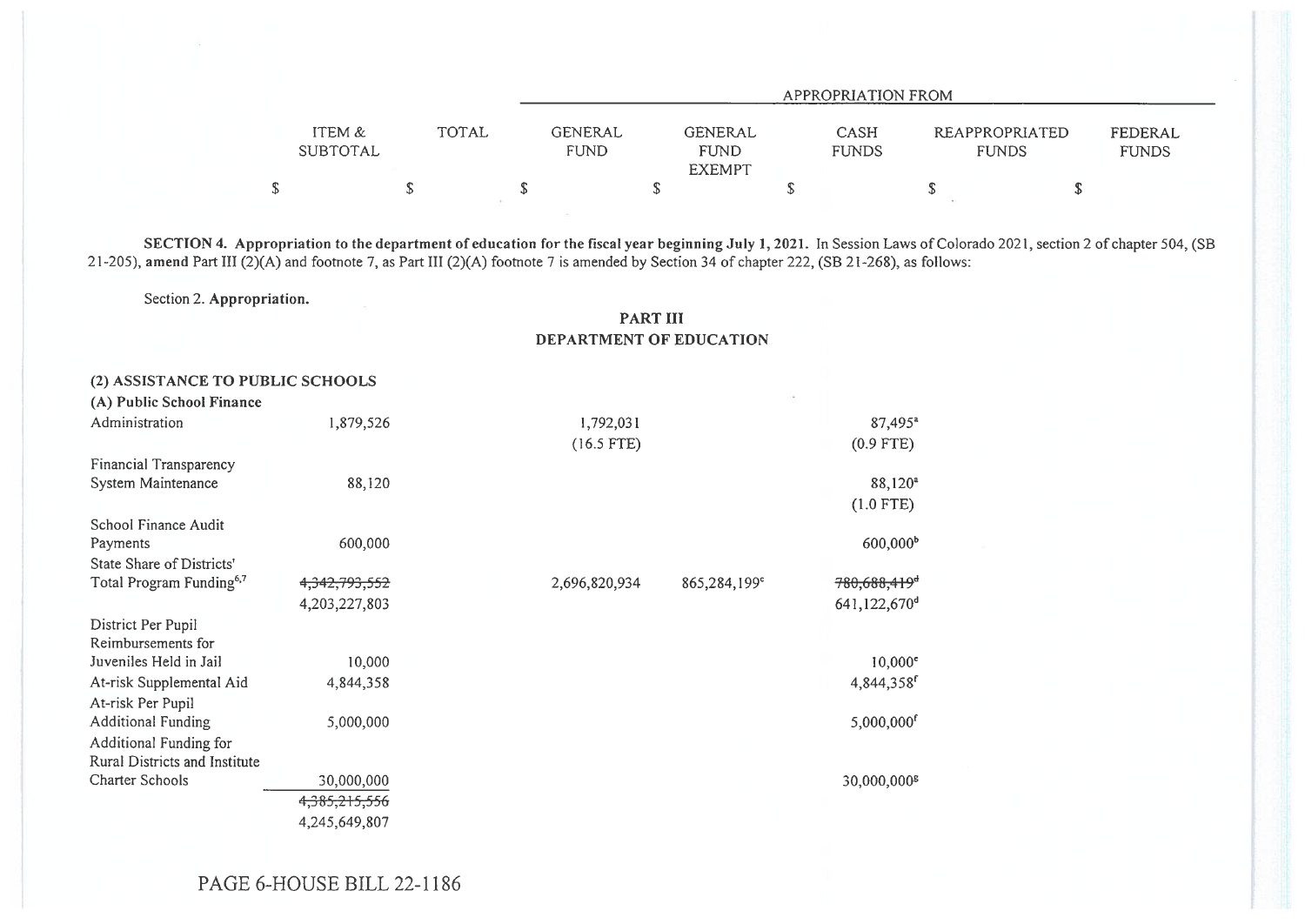|                           |              | APPROPRIATION FROM |                                                                          |                             |                                |                         |  |  |
|---------------------------|--------------|--------------------|--------------------------------------------------------------------------|-----------------------------|--------------------------------|-------------------------|--|--|
| ITEM &<br><b>SUBTOTAL</b> | <b>TOTAL</b> |                    | <b>GENERAL</b><br>GENERAL<br><b>FUND</b><br><b>FUND</b><br><b>EXEMPT</b> | <b>CASH</b><br><b>FUNDS</b> | REAPPROPRIATED<br><b>FUNDS</b> | FEDERAL<br><b>FUNDS</b> |  |  |
|                           |              |                    |                                                                          |                             |                                |                         |  |  |

<sup>a</sup> These amounts shall be from the State Education Fund created in Section 17 (4)(a) of Article IX of the State Constitution. Pursuant to Section 17 (3) of Article IX of the State Constitution, appropriations from the State Education Fund are not subject to the limitation on fiscal year spending set forth in Section 20 of Article X of the State Constitution. <sup>b</sup> This amount shall be from the State Public School Fund created in Section 22-54-114 (1), C.R.S.

` This amount shall be from the General Fund Exempt Account created in Section 24-77-103.6 (2), C.R.S.

<sup>d</sup> Of this amount, \$587,390,325 \$447,824,576 shall be from the State Education Fund created in Section 17 (4)(a) of Article IX of the State Constitution and \$193,298,094 shall be from the State Public School Fund created in Section 22-54-114 (1), C.R.S. Pursuant to Section 17 (3) of Article IX of the State Constitution, appropriations from the State Education Fund are not subject to the limitation on fiscal year spending set forth in Section 20 of Article X of the State Constitution. Of the amount appropriated from the State Public School Fund, \$154,290,341 is estimated to be from State Public School Fund reserves, \$30,360,235 is estimated to be from federal mineral leasing revenues transferred to the State Public School Fund pursuant to Sections 22-54-114 (1) and 34-63-102, C.R.S., and \$8,647,518 is estimated to be from interest and income earned on the investment of money in the Public School Fund that is credited to the State Public School Fund pursuant to Section 22-41-102 (3)(f), C.R.S.

' These amounts shall be from the State Education Fund created in Section 17 (4)(a) of Article IX of the State Constitution. Pursuant to Section 17 (3) of Article IX of the State Constitution, appropriations from the State Education Fund are not subject to the limitation on fiscal year spending set forth in Section 20 of Article X of the State Constitution.

<sup>f</sup> These amounts shall be from the State Public School Fund created in Section 22-54-114 (1), C.R.S., from interest and income earned on the investment of money in the Public School Fund that is credited to the State Public School Fund pursuant to Section 22-41-102 (3)(g), C.R.S.

<sup>8</sup> This amount shall be from the Rural Schools Cash Fund created in Section 22-54-142 (5), C.R.S.

## TOTALS PART III

| (EDUCATION) | <del>\$5,847,545,486</del> | \$2,921,618,823 | $$865,284,199$ <sup>a</sup> | <del>\$1,401,687,125</del> | $$38,200,295^b$ | $$620,755,044^{\circ}$ |
|-------------|----------------------------|-----------------|-----------------------------|----------------------------|-----------------|------------------------|
|             | \$5,707,979,737            |                 |                             | \$1,262,121,376            |                 |                        |

<sup>a</sup> This amount shall be from the General Fund Exempt Account created in Section 24-77-103.6 (2), C.R.S.

 $b$  Of this amount, \$20,100,000 contains an (I) notation.

' This amount contains an (I) notation.

FOOTNOTES -- The following statements are referenced to the numbered footnotes throughout section 2.

7 Department of Education, Assistance to Public Schools, Public School Finance, State Share of Districts' Total Program Funding -- Pursuant to Section 22-35-108 (2)(a), C.R.S., the purpose of this footnote is to specify what portion of this appropriation is intended to be available for the Accelerating Students Through Concurrent Enrollment (ASCENT) Program for FY 2021-22. It is the General Assembly's intent that the Department of Education be authorized to utilize up to \$4,065,000 \$4,097,500 of this appropriation to fund qualified students designated as ASCENT Program participants. This amount is calculated based on an estimated 500 FTE participants funded at a rate of  $\frac{22-54-104}{4.7}$ , C.R.S.

## PAGE 7-HOUSE BILL 22-1186